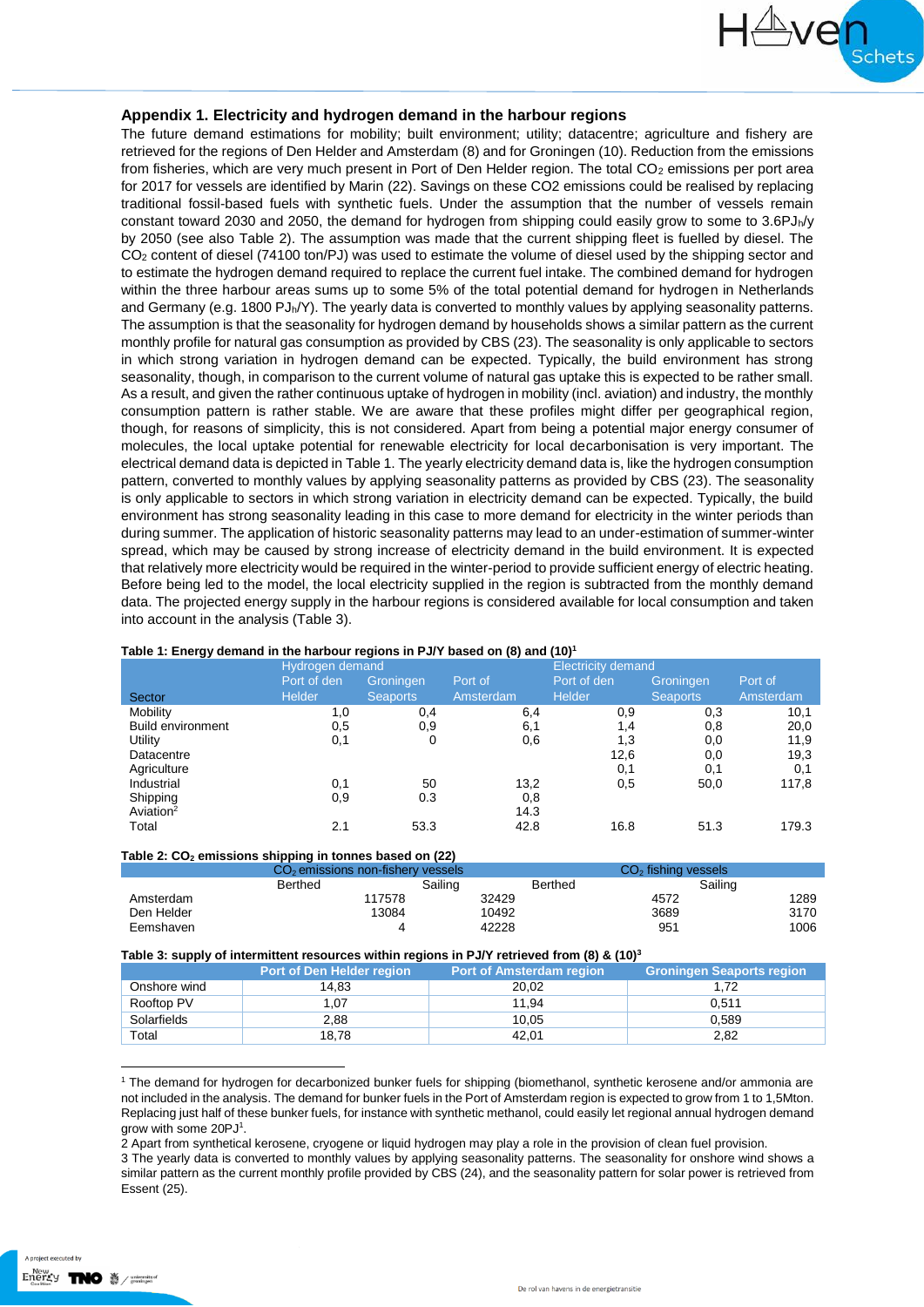## **Appendix 2. Cost factors**

#### Carbon neutral hydrogen production

Offshore wind is a valuable resource for the production of carbon neutral hydrogen. The capacity of the electrolyser is in this case directly coupled with the capacity of an offshore windfarm set at a minimum 2GW and 5250 running hours. There might be an economic potential to produce hydrogen cheaper in other parts of the world (abundance of low-cost renewable energy production), for instance the Sahara, and transport the hydrogen to the Netherlands. The potential to produce low-cost electricity from solar photovoltaic has been stipulated by Ad van Wijk (23). The LCOE of solar photovoltaic is expected to decrease to some 12.5€/MWh by 2050 (24) which positively influence the operational costs for hydrogen production. The relatively low load factor of solar photovoltaic is a downside as it increases the capital costs in €/KWh. The PEM electrolyser is selected, since, with a load range of 0-160% relative to nominal load, it is able to handle the flexibility demand brought forward by the wind and solar production. The assumptions on production cost for hydrogen in the North Sea and Sahara region are reflected i[n Table 4.](#page-1-0)

Ave

<span id="page-1-0"></span>

|                                              | <b>North Sea Region</b> | <b>Sahara Region</b> | <b>Unit</b>              | Source     |
|----------------------------------------------|-------------------------|----------------------|--------------------------|------------|
| Cost of electricity                          | 35                      | 12.5                 | €/MWh                    | (24), (22) |
| Run time                                     | 5250                    | 3400                 | Hours/year               | (23)       |
| Electricity consumed                         | 37.8                    | 24.5                 | PJ/year                  |            |
| Water demand                                 | 3214                    | 2082                 | <b>Mliter</b>            | (15)       |
| $H2$ produced                                | 25.7                    | 16.7                 | PJ/year                  | (15), (23) |
| Electricity consumed by desalination unit    | 0.05                    | 0.03                 | PJ/year                  | (15)       |
| Investment costs for PEM electrolyser, incl. |                         |                      | $M\in$ / 2GW             | (23)       |
| desalination, auxiliary components,          | 1150                    |                      |                          |            |
| contingency, installation etc.)              |                         |                      |                          |            |
| Total financing costs                        | 3930                    |                      | M€                       |            |
| CAPEX Factor                                 | 5.1                     | 7.9                  | $M\in$ /PJ <sub>h2</sub> |            |
| <b>Total Opex</b>                            | 407                     | 108                  | M€                       | (15), (22) |
| <b>OPEX Factor</b>                           | 15.2                    | 6.5                  | $M\in$ /PJ <sub>b2</sub> |            |

#### Low carbon hydrogen supply

Large-scale hydrogen production via ATR is considered together with carbon storage as a potential source of hydrogen supply in the future. The ATR system requires electricity for the provision of pure oxygen (ASU) and has therefore a higher power demand than for instance a SMR system. The ATR technology has moreover a higher  $CO<sub>2</sub>$  capture rate as more than 92% of the  $CO<sub>2</sub>$  can be captures, which is only about 71% for the SMR technology. This has been the main reason for choosing the ATR unit as a reference case. The techno-economic parameters assessment by Jacobsen and Atland of an ATR plant with a daily production capacity of 500ton/day has been used to determine the cost factor (24).

[Table](#page-1-1) *5* gives an overview of the results comparing an ATR system located in the Netherland or in Russia, which was used as input in the modelling.

<span id="page-1-1"></span>

|  |  | Table 5: Overview of ATR production systems. All efficiencies are lower heating value based. |  |
|--|--|----------------------------------------------------------------------------------------------|--|
|--|--|----------------------------------------------------------------------------------------------|--|

|                                                                                                                                                 | <b>Netherlands</b> | <b>Russia</b> | <b>Units</b>             | <b>Source</b>   |
|-------------------------------------------------------------------------------------------------------------------------------------------------|--------------------|---------------|--------------------------|-----------------|
| Cost of natural gas                                                                                                                             | 0.0115             | 0.109         | €/std m <sup>3</sup>     | $(20)$ & $(21)$ |
| Cost of electricity                                                                                                                             | 35                 |               | €/MWh                    | (20)            |
| Cost of CO <sub>2</sub> emitted                                                                                                                 | 31.9               |               | €/ton                    | (22)            |
| Run time                                                                                                                                        | 8700               |               | hours/year               | Assumption      |
| Natural gas consumption                                                                                                                         | 76776              |               | Std $m^3/h$              | (24)            |
| Total electricity consumed                                                                                                                      | 0.85               |               | PJ/year                  | (24)            |
| CO <sub>2</sub> captured/emitted                                                                                                                | 3816/318           |               | Tonnes/day               | (24)            |
| $H_2$ produced                                                                                                                                  | 21.75              | 20.7          | PJ/year                  | (24)            |
| Total investment costs (Hydrogen production plant, Air<br>Seperation Unit, Compressors, Auxilliary components,<br>Installation and Engineering) | 520                |               | M€                       | (24)            |
| Total investment costs of carbon capture facility. Drilling<br>and injection well                                                               | 240                |               | M€                       | (24)            |
| Total financing costs                                                                                                                           | 2600               |               | M€                       |                 |
| <b>CAPEX Factor</b>                                                                                                                             | 4                  | 4.2           | $M\in$ /PJ <sub>h2</sub> |                 |
| Total OPEX                                                                                                                                      | 114,5              | 110.5         | M€                       | (24)            |
| <b>OPEX Factor</b>                                                                                                                              | 5.3                | 5.3           | $M\in$ /PJ <sub>h2</sub> |                 |

A project executed by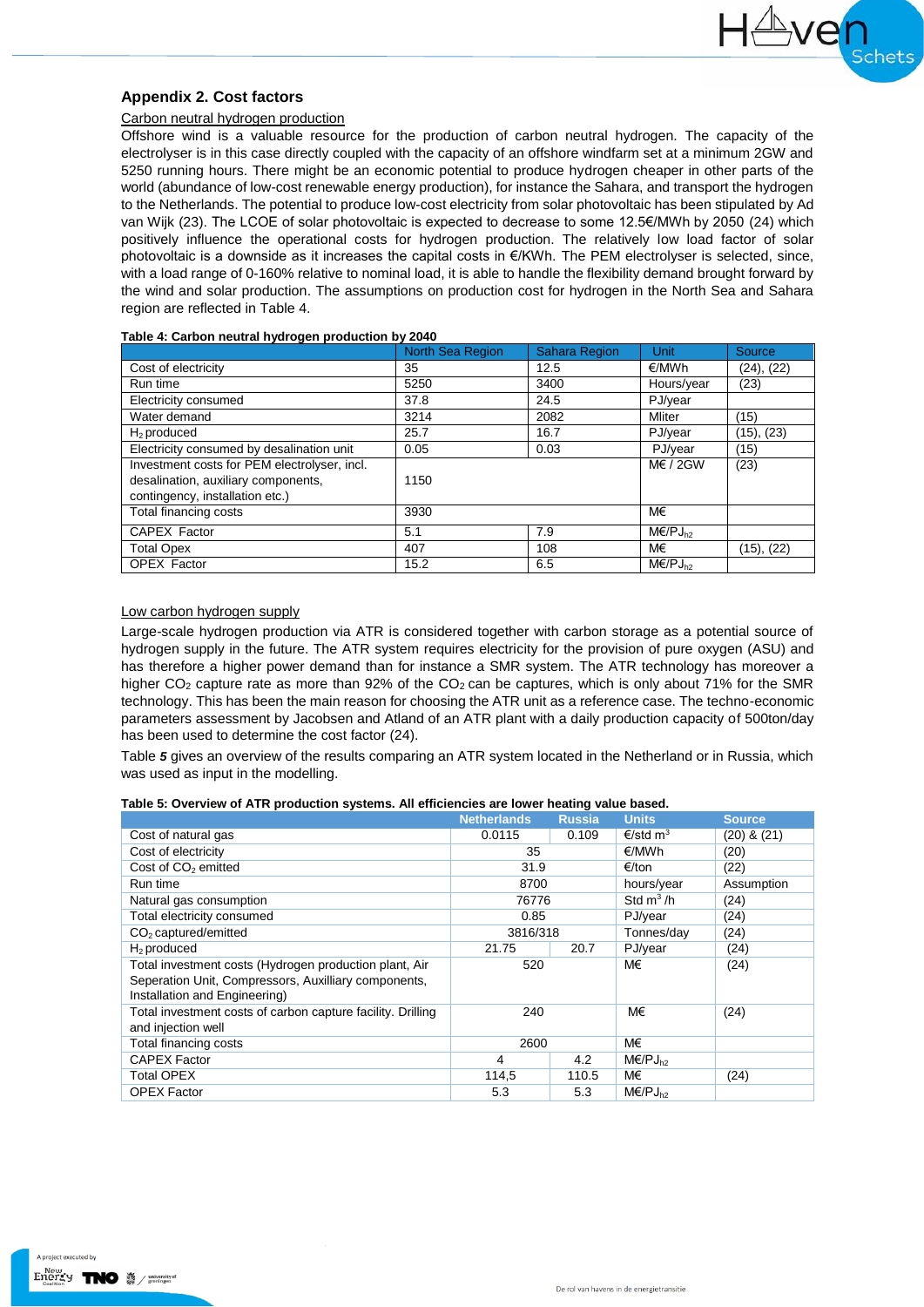### Unit Technical Cost for Carbon Storage

The harbours have some unique characteristics when it comes to carbon storage. These characteristics are summarised in the table below. The technical costs comprises of the capital investment costs, the operational costs for the whole period and the 2017 price-level. The Unit Technical Cost will lay below the commercial cost level as economic elements such as inflation and risk- and profit margins are not accounted for. A study from the UK has shown that the commercial price may be a factor 4 higher, because of the uncertainties and involved riskmargin (21). The UTC consist of the following elements: offshore transport, injection, mottenballen, onshore transport and onshore compression.

The analysis of EBN and Gasunie (26 p. 62) shows that total cost for compression and storage do not significantly differ with increasing economics of scale, though, that transport costs are affected. In the Eemshaven scenario,  $CO<sub>2</sub>$  has to be transported over a relatively large distance, explaining the high share of transport costs. The Amsterdam scenario, has some shorter distances, but there are only two fields (Q1 and Q4) that have a direct connection to the Amsterdam region, resulting in higher transport and storage costs (20 p. 63). The potential UTC of offshore transport and injection costs may be lower for Den Helder, given that Den Helder is well connected via existing pipelines to the K-block, which were identified to hold significant volumes for CO<sub>2</sub> storage (estimated as some 275Mton). An important cost aspect is that the installation of new offshore installations (incl. welding) is at least twice as expensive as re-use (20). An UTC of 9€/ton has been assumed for the Den Helder location, given that the UTC for transport and storage will be lower due to the re-use and direct connection to offshore fields. **The UTC for den Helder is a rather broad assumption, and future research would be required to quantify the potential with more detail.** An important aspect in this will be the actual availability of other local CO<sub>2</sub> sources. For Eemshaven we took a UTC of 11€/ton as an input and for Amsterdam a UTC of 13.5€/ton (14). The UTC price for Amsterdam and Eemshaven are shown in the figure below. Note that these costs may be rather conservative since they established on a minimum start-up basis.

| Table 6: $CO2$ storage location characteristics based on (20) & (22) |                                                                                                                                                                                                                   |                                                                                                                                                                                                                                                                                                                                                                                                                                                |                                                                                                                                                                                           |  |
|----------------------------------------------------------------------|-------------------------------------------------------------------------------------------------------------------------------------------------------------------------------------------------------------------|------------------------------------------------------------------------------------------------------------------------------------------------------------------------------------------------------------------------------------------------------------------------------------------------------------------------------------------------------------------------------------------------------------------------------------------------|-------------------------------------------------------------------------------------------------------------------------------------------------------------------------------------------|--|
|                                                                      | <b>Port of Amsterdam</b><br><b>Region</b>                                                                                                                                                                         | <b>Port of Den Helder Region</b>                                                                                                                                                                                                                                                                                                                                                                                                               | <b>Groningen Seaports</b><br><b>Region</b>                                                                                                                                                |  |
| <b>Connected to</b><br>offshore<br>storage<br>facilities by:         | The Q8 pipeline<br>transporting gas from<br>the western part of the<br>DCS, size 10", length 14<br>km,<br>The Q-helm pipeline<br>transporting oil from the<br>western part of the DCS.<br>size 20", length 65 km. | 1) The LoCal pipeline transporting low caloric<br>gas from the central western part of the DCS,<br>size 24", length 74 km; 2) The West Gas<br>Transportleiding (WGT) transporting high<br>caloric gas from the central western part of the<br>DCS, size 36", length 121 km; 3) The<br>Noordelijke Offshore Gastransportleiding<br>(NOGAT) transporting high caloric gas from<br>the north eastern part of the DCS, size 36".<br>length 144 km. | The Noord Gas<br>Transportleiding (NGT)<br>transporting high caloric<br>gas from the north<br>western part of the DCS,<br>size 36", total length 470<br>km. The L10 lays at<br>some 178km |  |
| Storage volume<br>capacity                                           | Large storage potential<br>in Q1 and Q4 fields<br>(123.6MT) accessible<br>with current<br>infrastructure.                                                                                                         | Large storage potential in K14/K15 and K7/K8<br>fields (171,2 & 104MT) accessible with current<br>infrastructure (mainly WGT)                                                                                                                                                                                                                                                                                                                  | Large storage potential<br>in L10 and K12 fields<br>(103.4 & 37MT)<br>accessible with current<br>infrastructure (NGT)                                                                     |  |
| Available CO <sub>2</sub><br>resources                               | Advantage of other local<br>$CO2$ sources that may<br>help to realise<br>economics of scale in<br>$CO2$ transport.                                                                                                | No significant local $CO2$ resources                                                                                                                                                                                                                                                                                                                                                                                                           | Advantage of other local<br>$CO2$ sources that may<br>help to realise<br>economics of scale in<br>$CO2$ transport.                                                                        |  |



**Figure 1: minimum CO2 transport and storage costs (EBN, Gasunie, 2017)**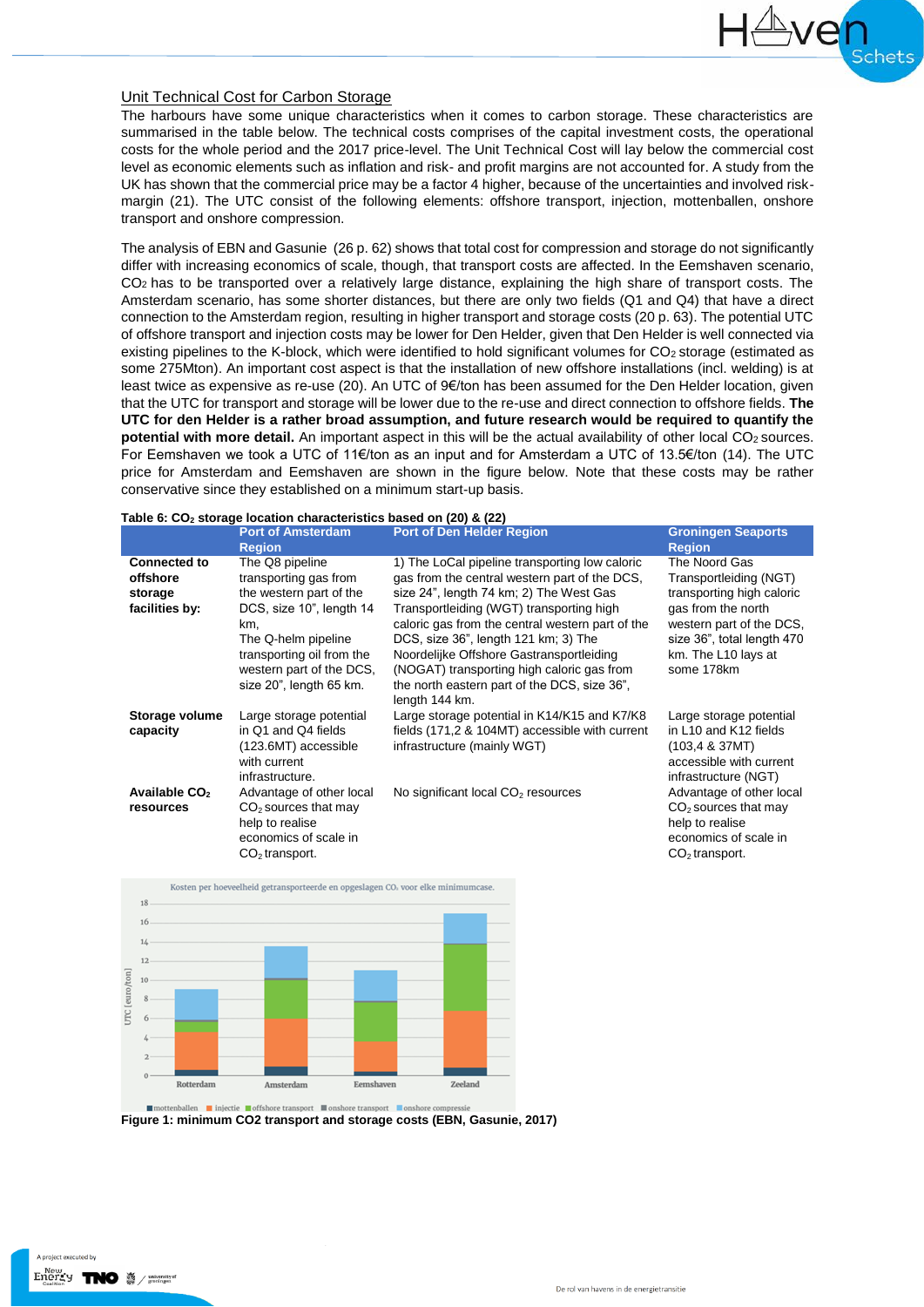## Import by ship

The harbours are logical points of hydrogen unloading, storing and injection, which can unlock the potential economic advantages of hydrogen import, presumably by ship. In the coming decades the naval transport of hydrogen will be boosted if the hydrogen economy grows, therefore explorative studies are already done on the prospected feasibility of hydrogen carriers and corresponding import terminals (27) (28). The hydrogen retrieval costs are still significant for carriers, but as distance increases these relatively decrease in the total shipping costs making longer transport routes more favourable for shipping solutions than shorter ones. Deciding factors, which determine the feasibility of import, are generally considered to be: production costs on production location (electricity and electrolyser costs), conversion/reconversion costs when considering hydrogen carriers and the costs of shipment. Based on the knowledge from these reports, an estimation is made on hydrogen import from the Sahara region by ship, using LOHC as a carrier.

The requirements for the local harbours to import hydrogen from external sources and distribute hydrogen gas have technical and financial implications. In practice, area is needed to discharge the ships and store/pressurize the hydrogen prior to delivering it to the grid. The practical requirements for hydrogen import terminals are estimated in some studies, and are strongly dependent on the considered carrier. The terminal consists mainly of a storage facility to discharge the (hydrogen carrying) load of the ship and the reconversion system to retrieve pure hydrogen. Reconverting liquid hydrogen requires little to no external energy input as it reaches gaseous state at room temperature, therefore a relatively simple pipeline, jetty and storage system is required for the import terminal. When LOHC is used to implement external produced hydrogen in the system, a reconversion system is required after the storage of the discharged hydrogen carrier. The specifications of the system differ per chemical consistency of the LOHC, which influences the pressure or temperature requirements of the recovery process. The size of the skids, however, can be considered in the same size range, depending on their conversion capacity. The cost of land-use based on the skid size of the reconversion and storage facilities has been taken into consideration[. Table 7](#page-3-0) provides an overview of the main cost elements.

|       |               | , apic 7. Overview of importantable acture in harbour considered |  |  |  |  |
|-------|---------------|------------------------------------------------------------------|--|--|--|--|
| Value | <b>Units</b>  | Source                                                           |  |  |  |  |
| 23    | M€            | (20) <sup>4</sup>                                                |  |  |  |  |
| 23    | M€            | (20)                                                             |  |  |  |  |
| 85    | M€            | (20)                                                             |  |  |  |  |
| 51    | M€            | (20)                                                             |  |  |  |  |
| 622   | M€            |                                                                  |  |  |  |  |
| 1.3   | $M \in /PJ_h$ |                                                                  |  |  |  |  |
| 10    | M€            | (20)                                                             |  |  |  |  |
| 0.6   | $M \in /PJ_h$ |                                                                  |  |  |  |  |
|       |               |                                                                  |  |  |  |  |

<span id="page-3-0"></span>

These studies are the foundation for the assumptions made in this report concerning the cost and potential of hydrogen import terminals in the considered harbours. It should be stated that the Kalavasta/ISPT report attempts to give an insight in the developments of costs of hydrogen transport based on extrapolated data, and therefore have a considerable uncertainty on the future developments of costs. Kalavasta/ISPT reported the expected cost per kg hydrogen transported from a large variety of countries based on domestic demand (taking into account the expected population growth), distance to the Netherlands' main economic harbour, renewable energy potential and WACC. From the results is concluded that shipping becomes more interesting if the distances are large, because the storage and transport costs increase less than the linear increase for pipelines. This is also confirmed in the findings on transport costs of hydrogen (carriers) by IEA (27). Hydrogen can be transported in various ways, which are currently in an early TRL level as a carrier technique, like liquid hydrogen, ammonia, methanol or NaBH4. Currently there are barely liquid hydrogen bunker ships (the world's first carrier is launched in Japan, 2019 (27)) due to the extreme temperature levels in which the storage needs to operate, and its corresponding losses in energy and material complications. The losses in the energy requirements of retrieving the hydrogen from the 'carrier' liquids are also still too high to develop a feasible business case compared to pipelines. In all the technologies, the endeavour is to pursue the minimization of carbon footprint, process costs and energy losses per kg of transported hydrogen. The shipping costs are based on the cost estimations for a conventional chemical tanker (Cajun Sun) and a LOHC reconversion unit as depicted in HyChain study (20) (see also the table below)

| Table 8: Indicative sizes and capacities of a LOHC release unit and a chemical tanker. Based on ISPT (20). |  |
|------------------------------------------------------------------------------------------------------------|--|
|------------------------------------------------------------------------------------------------------------|--|

| Import terminal unit                                        | Value      | Unit           |
|-------------------------------------------------------------|------------|----------------|
| Hydrogen outlet                                             | 1.5        | t/d            |
| LOHC demand                                                 | 1400       | l/h            |
| Heat demand                                                 | 780        | kWt            |
| Size (skid)                                                 | 12x2.5x2.5 | M (Ixwxh)      |
| Surface                                                     | 30         | m <sup>2</sup> |
| Storage tank volume                                         | 50.000     | m <sup>3</sup> |
| (max.) Amount of terminals needed to store monthly capacity |            |                |

<sup>4</sup> \*scaled with factor 0.54

1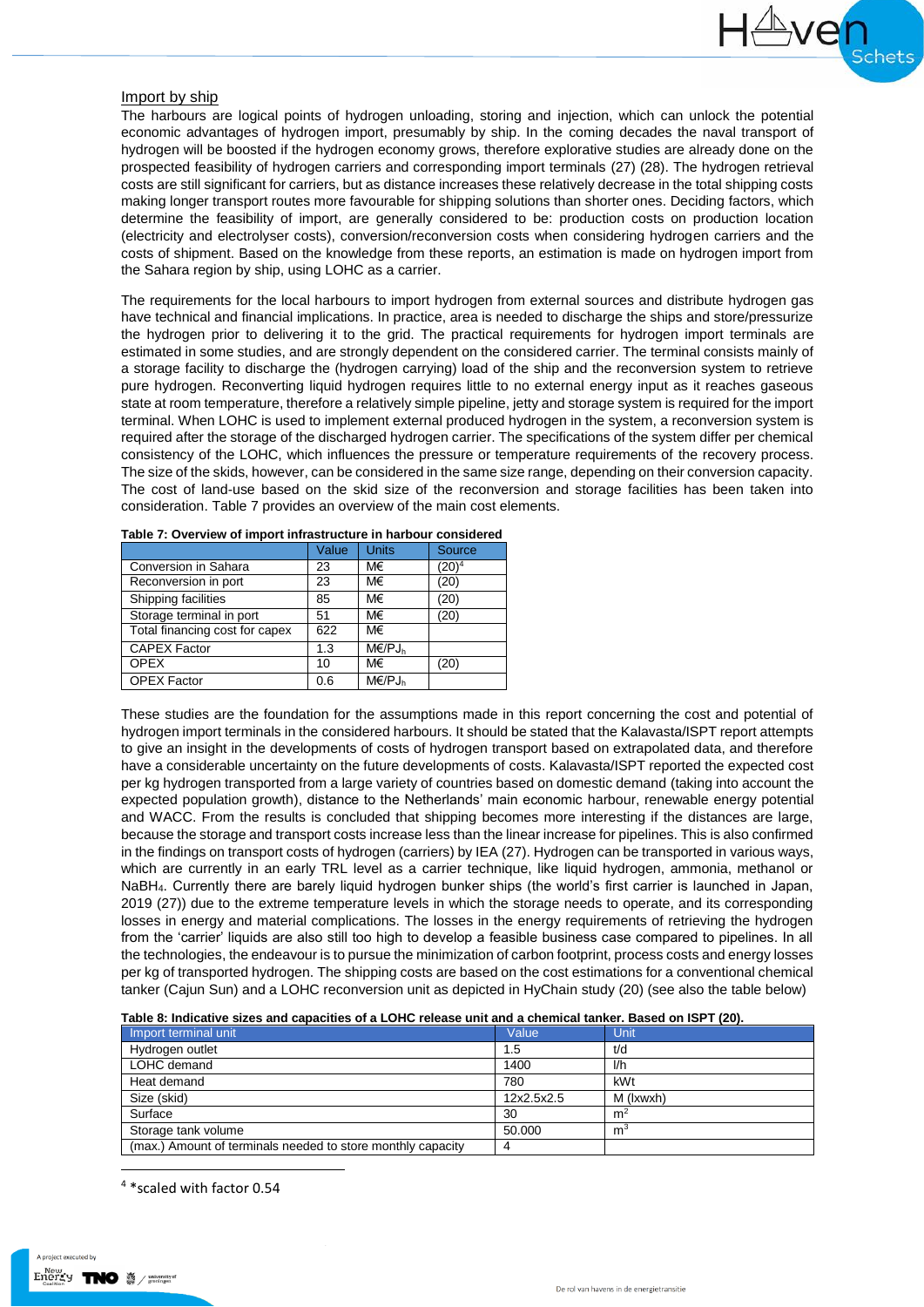| <b>CAPEX</b>                                                | 12,5   | M€                             |
|-------------------------------------------------------------|--------|--------------------------------|
| Ship (Cajun Sun) Capex                                      | 44     | <b>MEUR</b>                    |
| Speed                                                       | 17     | km/h                           |
| <b>Distance</b>                                             | 6.000  | Km                             |
| Days of travel (retour)                                     | 15     | Days, i.e. 2 retours per month |
| Receiving capacity terminal per month                       | 1,38   | PJ/month                       |
| Capacity ship                                               | 52.560 | m <sub>3</sub>                 |
| Density LOHC                                                | 57     | kg h/m3LOHC                    |
| Hydrogen Tonnes eg. Ship                                    | 2.996  | Tonnes H2/tanker               |
| Hydrogen ship capacity                                      | 0.36   | PJ/tanker                      |
| Hydrogen shipping capacity per month (2 retours)            | 0.72   | PJ/month shipment cap          |
| Ships necessary                                             | 2      |                                |
| Construction storage terminal                               | 12.5   | M€                             |
| Opex Ship                                                   | 7876   | EUR/day                        |
| Opex                                                        | €2.87  | MEUR/y                         |
| <b>OPEX Factor</b>                                          | €0,17  | $MEUR/PJ_{h2}/y$               |
| (max.) Amount of terminals needed to store monthly capacity | 4      |                                |

#### Pipeline import

Hydrogen import from Russia via pipeline might be an alternative to local low-carbon hydrogen production. The main advantage of this that is part of the existing European pipeline infrastructure may be re-used for hydrogen transport. Compression of hydrogen is required in order to transport it over (large) distances to the onshore point of connection. Higher pressure levels result in higher volumetric energy contents and require smaller pipeline diameters. To stabilize pressure, a compression station is located at every 100km. The output pressure of each single compressor is set to 60 bar, which is also similar to the operating pressure of an ATR unit (29). Regarding the costs of hydrogen compressors, one can distinguish between the required capital investment for the compressor itself and the operating costs, which typically consist of maintenance and energy costs. To identify the CAPEX of a compressor one needs to estimate the required work of compression, the compressor type and drive efficiency needed. For the purpose of this study, a compression power denoted by W, is calculated as (30),

$$
\dot{W}=\dot{m}\cdot\frac{R\,T_1}{M_w}\cdot\frac{\gamma}{\gamma-1}\cdot\frac{Z_1+Z_2}{2}\cdot\frac{1}{\eta_s\,\eta_m}\left[\left(\frac{P_2}{P_1}\right)^{\frac{\gamma-1}{\gamma}}-1\right]
$$

Where:

- the mass flow rate (in [kg/s])
- the pressure of the compressor at suction (1) and discharge (2),
- the hydrogen compressibility factor at suction (1) and discharge (2),
- the inlet temperature of the compressor (333.15 K),
- the specific heat ratio (1.4),
- the molecular mass of hydrogen (2.016 kg/kmol),
- the isentropic compressor efficiency (80%),
- the mechanical losses from the driver (98%),
- the universal constant of ideal gas  $R = 8314$  J/(K kmol).

When faced with the situation of estimating compressor costs, diverse published methods turn out with significant differences in their projected results. Moreover, most of the literature uses a single parameter for cost estimation, which is the compressor power. This study follows the line of research in NSE WP 3.1 (31).

$$
CAPEX_{compression}[\varepsilon] = 2,655.045 \times kW
$$

The CAPEX calculated by this formula includes the entire compressor package, i.e. driver and ancillary equipment. Concerning the operational expenditures, the recommendation is to consider 8% per year for planned maintenance on average over 15 years. The annual maintenance fee of 8% of the CAPEX is added to the electricity costs to estimate the total annual cost of running the compressor skid:

$$
OPEX_{compression} = (A_0 \times H_{year} \times e/DTE) \times W + 0.08 \times CAPEX_{compression}
$$

where:

**.** 

- Utilisatiton variable by case (60%-90%)
- Hours per year (8760h),
- the electricity costs (0.035  $\epsilon$ /kWh),

project executed by

<sup>5</sup> According to the European Central Bank consumer price index, today's prices in 2019 are 4.32% higher than average prices throughout 2014. The euro experienced an average inflation rate of 0.85% per year during this period. Therefore, 2,655.04 EUR is today's equivalent for 2,545 EUR in 2014.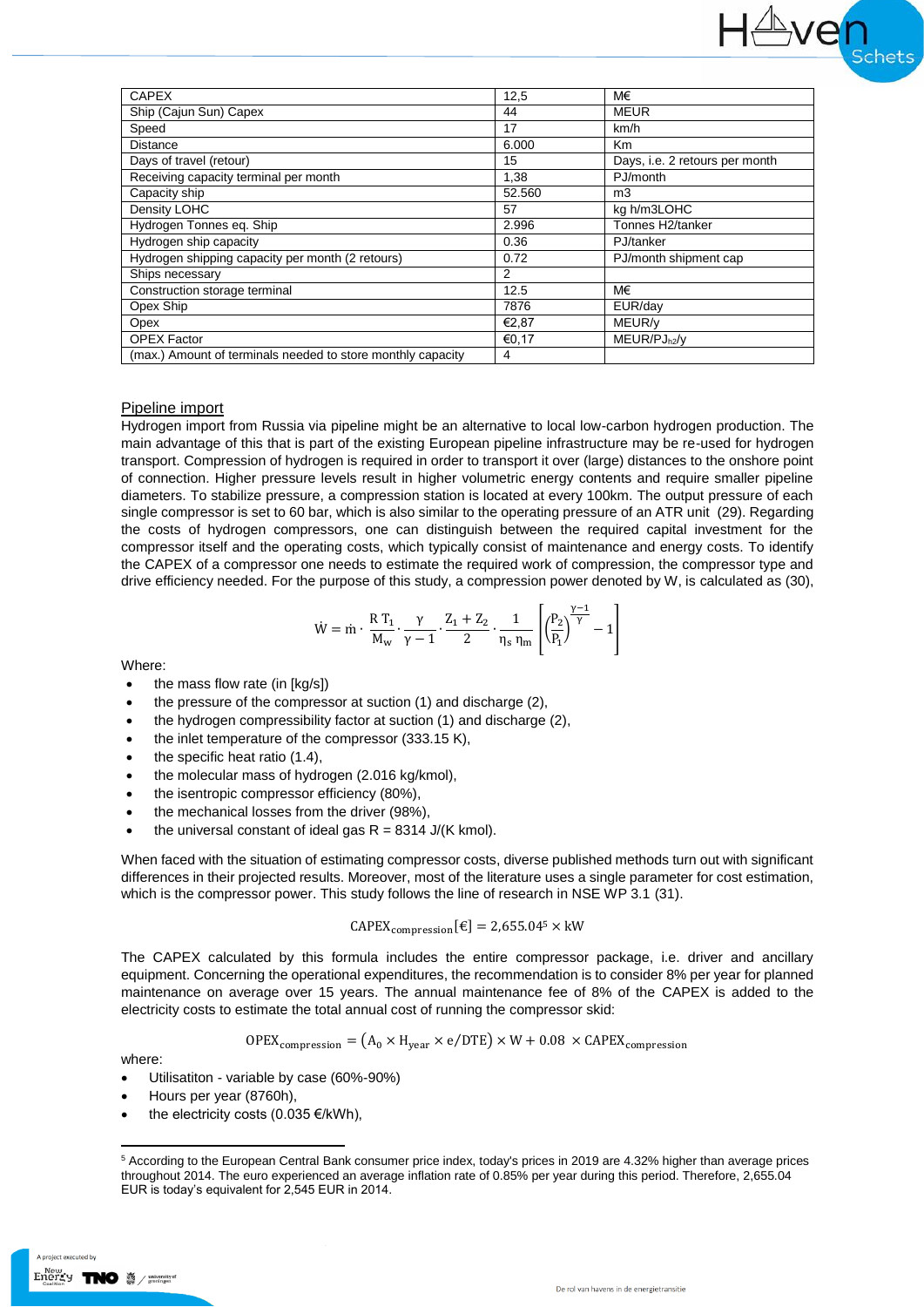the Driver efficiency (90%).

The methodology used to construct associated costs follows the series of estimations made by EBN and Gasunie in their report 'Transport en opslag van CO2 in Nederland' (17). It states that on average, besides the pipeline material, two major factors are crucial for pipeline investments costs: the diameter and the distance to be covered. A pipeline diameter of 32-inch over a distance of 1700 km is chosen. The volume of production is chosen such that the max. volume of the pipeline is fulfilled. The CAPEX of the pipeline is shown in [Table 9](#page-5-0) below. It is important to mention that there are more costs related to the installation of pipelines, which are not taken into account in this study due to undefined locations.

<span id="page-5-0"></span>

|  | Table 9: 32-inch import pipeline under the operational conditions: 60 bar, 10 °C, and <20 m/s |
|--|-----------------------------------------------------------------------------------------------|

| Max. flow<br>rate[kg/h] /<br>(PJh) | <b>CAPEX</b><br>pipeline<br>IM€1. | Cap. .<br>Comp.<br>[MW] (No.) | <b>CAPEX</b><br>comp. $[ME]$ | <b>OPEX</b><br>comp.<br>ſM€1 | Financing costs<br>CAPEX(ME) | <b>CAPEX Factor</b><br>$M \in \mathcal{P}$ Jh | <b>OPEX Factor</b><br>$M\in$ /PJh |  |
|------------------------------------|-----------------------------------|-------------------------------|------------------------------|------------------------------|------------------------------|-----------------------------------------------|-----------------------------------|--|
| 228115<br>(218)                    | € 2.652                           | 23.3(15)                      | €1396                        | €87                          | 13833                        | 3.06                                          | 0.93                              |  |

## Backbone

The existing injection capacities per region were retrieved from the "gastransportkaart GTS 2015 Final (3)" and converted toward volumes of hydrogen transported to year. Pipelines may offer an economical way to store part of the hydrogen in the pipeline (35). As a basis for the line pack, we use a 1.5 á 2 bar buffer to provide a flexibility marge of some 5% (37). The provision of flexibility by pipelines reduces the need for additional investments in storage facilities. An indication of the hydrogen transportation capacities for pipelines is provide in [Table 10.](#page-5-1)

#### <span id="page-5-1"></span>**Table 10: Hydrogen transportation capacities for pipelines with different diameters and operating pressures**

| <del>.</del> |      | <b>NPS</b>              | - די<br><b>DN</b>      | <b>Flow Rate</b> | ים כי יישו<br><b>Monthly</b><br>Capacity | <b>Monthly</b><br>capacity incl.<br>flexibility |
|--------------|------|-------------------------|------------------------|------------------|------------------------------------------|-------------------------------------------------|
| 30 barg      |      | $\lbrack \cdot \rbrack$ | $\left[ \cdot \right]$ | [kg/h]           | [PJ pm.]                                 | [PJ pm.]                                        |
| Den Helder   | A616 | 48                      | 1200                   | 152000           | 15.8                                     | 16.6                                            |
| Regio        | A591 | 42                      | 1050                   | 116000           | 12                                       | 12.6                                            |
|              | A593 | 36                      | 900                    | 82000            | 8.5                                      | 8.9                                             |
| Eemshaven    | A543 | 48                      | 1200                   | 152000           | 15.8                                     | 16.6                                            |
| regio        | A610 | 42                      | 1050                   | 116000           | 12                                       | 12.6                                            |
|              | A542 | 42                      | 1050                   | 116080           | 12                                       | 12.6                                            |
| Amsterdam    | A803 | 48                      | 1200                   | 152000           | 15.8                                     | 16.6                                            |
| regio        | A553 | 42                      | 1050                   | 116000           | 12                                       | 12.6                                            |
|              | A551 | 36                      | 900                    | 82000            | 8.5                                      | 8.9                                             |
| 50 barg      |      |                         |                        |                  |                                          |                                                 |
| Den Helder   | A616 | 48                      | 1200                   | 251000           | 26                                       | 27.3                                            |
| Regio        | A591 | 42                      | 1050                   | 191000           | 19.8                                     | 20.8                                            |
|              | A593 | 36                      | 900                    | 135000           | 14                                       | 14.7                                            |
| Eemshaven    | A543 | 48                      | 1200                   | 251000           | 26                                       | 27.3                                            |
| region       | A610 | 42                      | 1050                   | 191000           | 19,8                                     | 20.8                                            |
|              | A542 | 42                      | 1050                   | 191000           | 19,8                                     | 20.8                                            |
| Amsterdam    | A803 | 48                      | 1200                   | 251000           | 26                                       | 27.3                                            |
| region       | A553 | 42                      | 1050                   | 191000           | 19,8                                     | 20.8                                            |
|              | A551 | 36                      | 900                    | 135000           | 14                                       | 14.7                                            |

#### Storage

The development of a hydrogen economy to facilitate the integration of offshore wind requires an infrastructure with facilities for small- and large-scale storage. Large-scale storage will typically take place in the subsurface, most likely in salt caverns, and is therefore limited by geographical conditions. Looking at the Netherlands, these geographical conditions are present in the northern part of the Netherlands.

The Ministry of Economic Affairs and Climate commissioned in 2018 a technical assessment (40) on the various options for subsurface storage in the Netherlands. The estimation of onshore hydrogen storage capacity (working volume) in salt caverns is concentrated on the Zechstein group at a depth range of 1000 to 1500m (39). The analysis (40) provides an estimated energy content of the potential hydrogen storage in salt caverns, given that the effective number of caverns is set to 50% of the theoretical potential and the minimum distances required, a maximum operational pressure of 180 bar, and a working volume to cushion volume ratio of 1 to 1. The outcome indicates a potential storage for a single cavern in the order of 45 million m<sup>3</sup>.

DNV GL (41) has made a similar analysis on the most feasible options for hydrogen solution, including pressurized subsurface storage. The levelized cost of underground hydrogen storage is around 0.30-0.35€/kg, based on an average of 9 cycles/year. These costs include the specific system investment of compressing the hydrogen from 60 to 250 bar, which are in the order of 950€/KWe. Some margin should be taken into account, as the compression

project executed by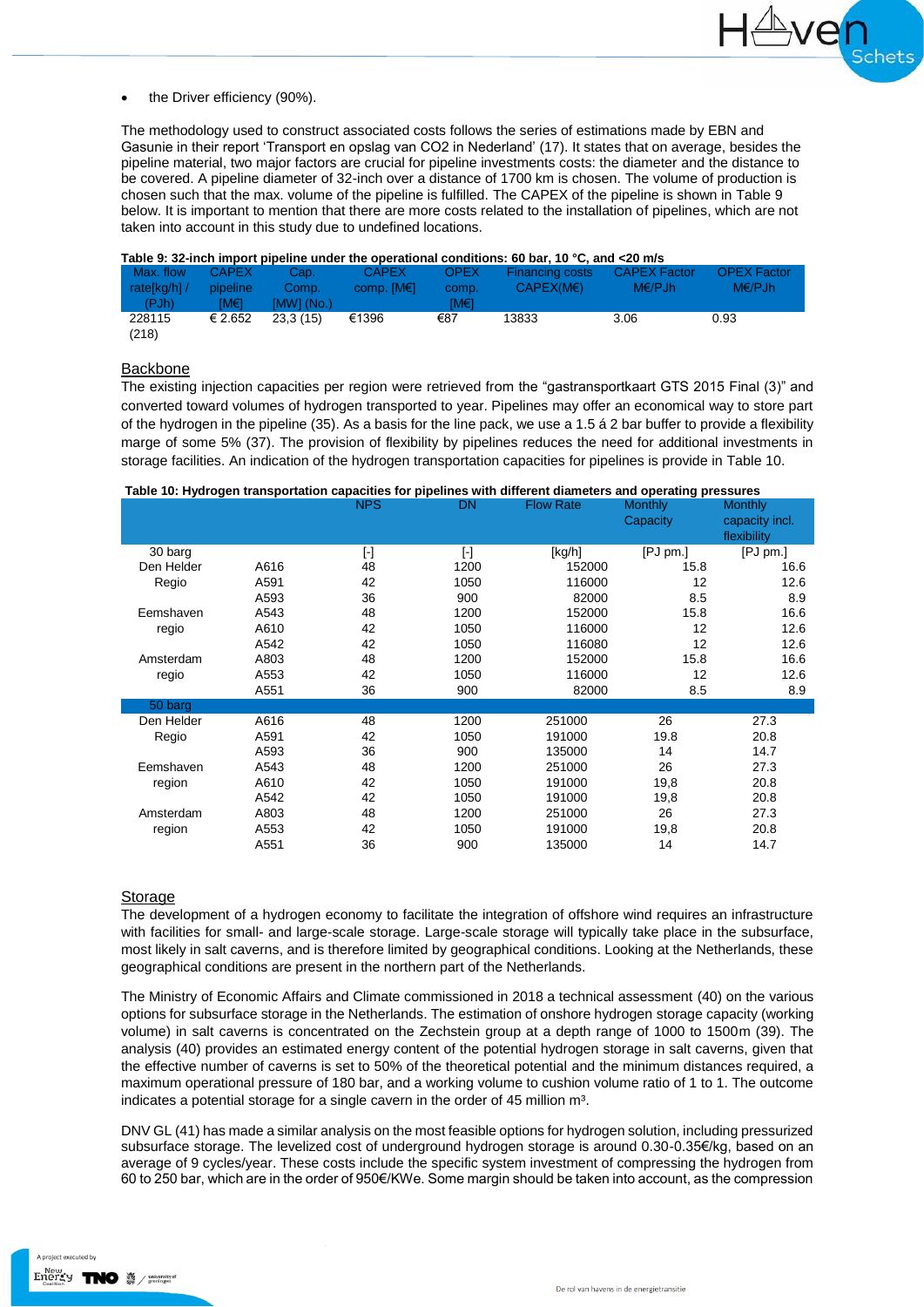cost are based on a very low electricity price (0). In general, the electricity consumption for compression lies around 0.5-2kWh/kg and with an electricity price of €35/MWh you will reach a €/kg price in the order of 0.02-0.07 €/kg. This data has been applied to the model.

**Lye** 

∎<br>¦chets

In addition to these capital and operational costs, a reservation should be made for the use of the surface. The diameter was set at 30 metres, and thus a total surface requirement of some 12000m.<sup>6</sup> The compensation for spatial use is set at 10% of the ownership value, as storage will take place in the underground, it is expected that the are above ground can for a great extent still be used for e.g. agriculture. The fee for land-use adds some 0.02€/PJ to the total price.

|                                | Value     | <b>Units</b>                  | Source <sub></sub>            |
|--------------------------------|-----------|-------------------------------|-------------------------------|
| Cycles per year                | $9(6-12)$ | No. of cycles                 | (30 S. 50)                    |
| Total capacity                 | 5         | $PJ_{h2}$                     | (30 S. 50)                    |
| CAPEX cavern                   | 180       | $M\epsilon$ /PJ $_{h2}$       | (30 S. 50)                    |
| CAPEX compression              | 140       | $M\epsilon$ /PJ $_{h2}$       | (30 S. 14)                    |
| Total financing cost for capex | 1094      | $M\epsilon$ /PJ <sub>h2</sub> |                               |
| <b>CAPEX Factor</b>            | 4.05      | $M\in$ /PJ $_{h2}$            |                               |
| OPEX compression power         | 0.38      | $M\in$ /PJ <sub>b2</sub>      | Assumption based in the above |
| OPEX other                     | 0.11      | $M\in$ /PJ <sub>b2</sub>      | (30 S. 50)                    |
| <b>OPEX Factor</b>             | 0.49      | $M\epsilon$ /PJ <sub>h2</sub> |                               |

## **Table 11: Overview of underground storage costs**

<sup>1</sup>  $6$  Surface area is calculated as pi $*60^{\wedge 2}$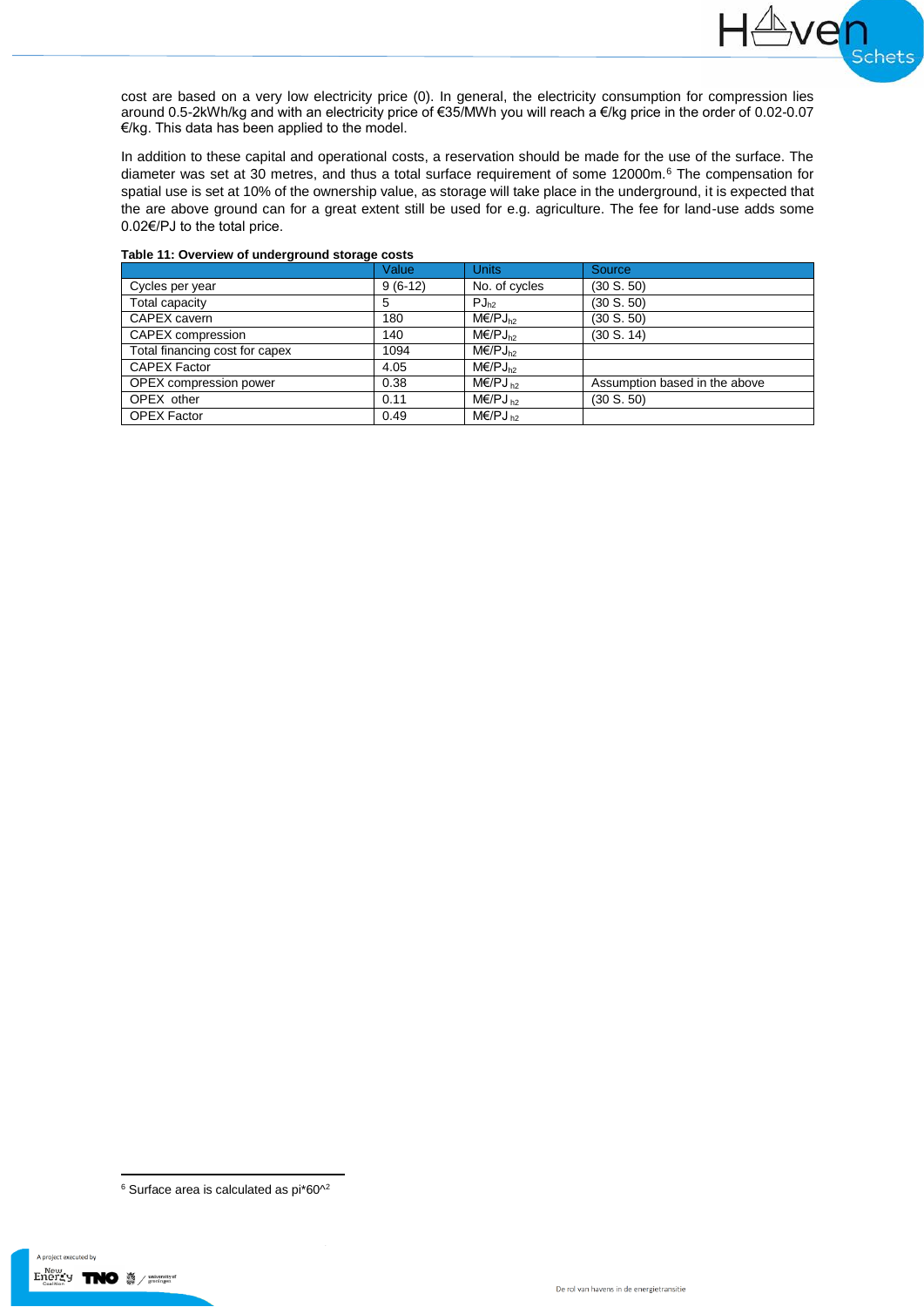

# **Appendix 3. Economies of scale**

Some industrial equipment costs are subject to economies of scale, which implies that the cost of capital does not increase with the same rate as the size of the capacity. In other words, the costs per produced unit of energy decreases if the capacity increases [1]. For blue hydrogen production technology, some studies have been done on the scaling of SMR production units, and it is assumed that the effects are comparable to ATR technology since the equipment is comparable as well, despite the addition of air separation units. Electrolyzers are commonly produced with modular capacity, and only have economies of scale in the upscaling of their balance of plant. For import of hydrogen, no scaling effects are considered since the various modular assets necessary for an import system can be considered to have scaling effect per element, but these are of minor impact on the system level. From the system perspective, scaling characteristics make it more advantageous to locate the production facilities on one location at a large scale, and supply the other demand locations via the backbone.

| Considered scaling factors for<br>economies of scale | Scaling factor | Source          |
|------------------------------------------------------|----------------|-----------------|
| Electrolyzers                                        | 0.95           | (30)            |
| ATR/SMR reformers                                    | 0.8            | $(30)$ , $(31)$ |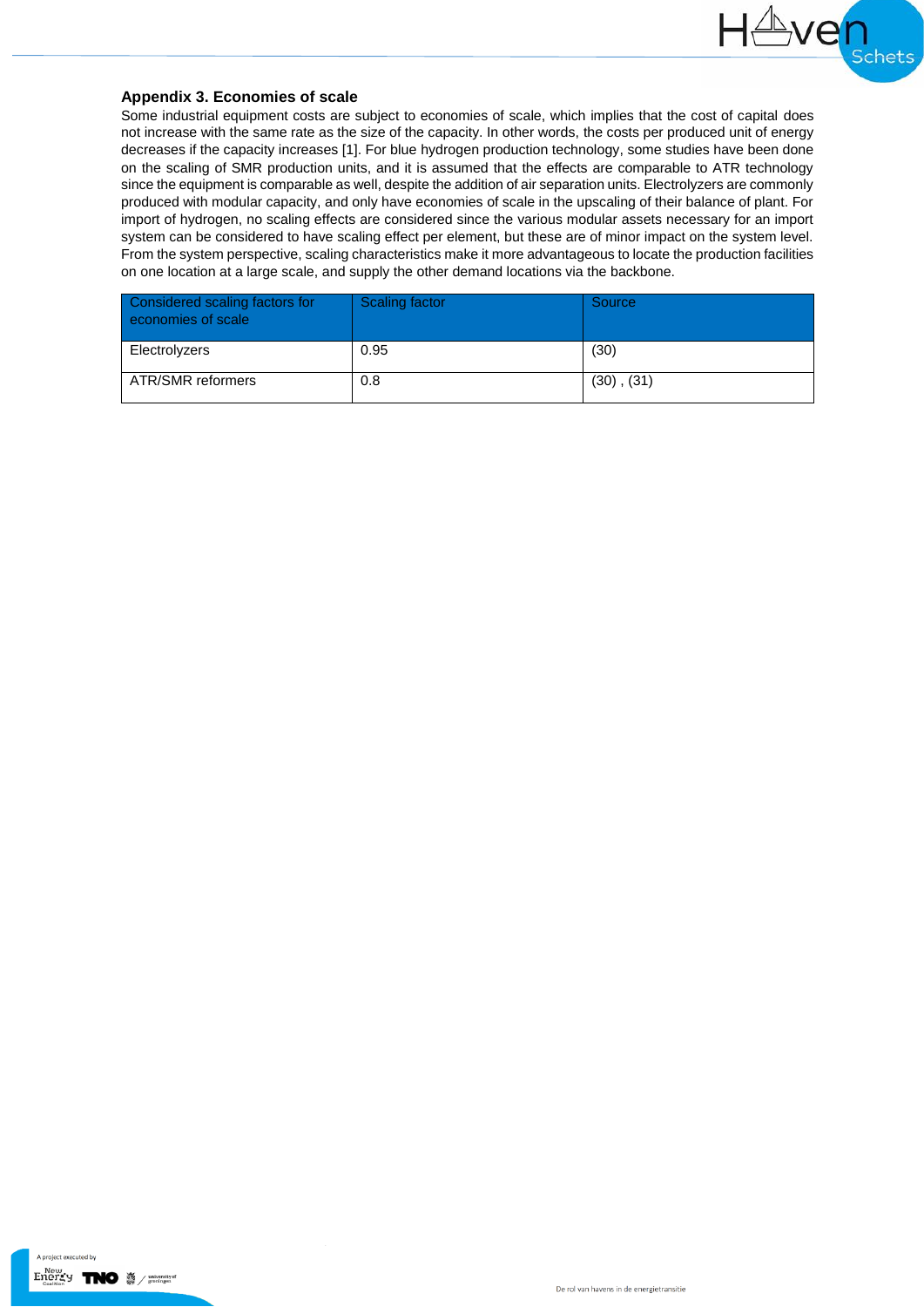# **Bibliografie**

1. **Leguijt, C., van Grinsven, A., Afman, M., van der Veen, R., Meyer, M., Hers, S., Ushmani, O., Marsidi, M., Wetzels, W., Gerdes, J, van der Waal, J., Vermeulen, M.** *Rapportage systeemstudie energie-infrastructuur Noord-Holland 2020-2050.* sl : CE Delft, TNO & studiomarcovermeulen, 2019.

2. **van der Niet, S., Rooijers., F., van der Veen., R and Voulis, N. Wirtz, A., Lubben, M.,.** *Systeemstudie energie-infrastructuur Groningen & Drenthe 2020-2050.* sl : CE Delft en Quintel, 2019.

3. **M.C. ter Brake, K.F. Kauffman, J. Hulskotte.** *Sea Shipping Emissions 2017: Netherlands Continental Shelf, 12 Mile Zone and Port Areas.* sl : Marin, 2019.

4. **CBS.** CBS statline. *Energie; verbruik en producentenprijs naar energiedrager jan 1995-dec 2017.*  [Online] 4 06 2018. [Citaat van: 15 10 2020.] https://opendata.cbs.nl/statline/#/CBS/nl/dataset/80324ned/table?ts=1544784030180.

5. **van Wijk, A., Wouters, F.,.** *Hydrogen - the bridge between Africa an Europe.* sl : http://profadvanwijk.com/wp-content/uploads/2019/09/Hydrogen-the-bridge-between-Africaand-Europe-5-9-2019.pdf, 2019.

6. **IRENA.** *Future of Solar Photovoltaic - deployment, investment, technology, grid integration and socio-economic aspects (A Global Energy Transformation: paper).* Abu Dhabi : International Renewable Energy Agency, 2019.

7. **RVO.** *Programmalijnen wind op zee.* sl : EZK, 2019.

8. **NSE.** *Offshore Energy Islands.* https://north-seaenergy.eu/static/dd217f3761ca7756606997d48a0f5b5a/FINAL-NSE3\_D3.8-Final-report-on-thetechno-economic-environmental-and-legal-assessment-of-offshore-energy-islands.pdf : sn, 2020.

9. **IEA.** *The Future of Hydrogen - Seizing today's opportunities.* 2019.

10. **Atland, Jakobsen and.** *Concepts of Large Scale Hydrogen Production.* sl : Norwegian University of Science and Technology, 2016.

11. **EBN.** *Focus on Energy - The full potential of the Dutch subsurface.*  https://kennisbank.ebn.nl/en/small-field-historic-gas-production-and-forecast-focus-on-energy-2017/ : TThe full potential of the Dutch subsurface, 2017a.

12. **iea.** *Energy Policies Beyond IEA Countries: Russia 2014.* sl : iea, 2014.

13. **RVO.** Wetsvoorstel minimumprijs CO2 bij elektriciteitsopwekking ingediend. [Online] 04 06 2019. [Citaat van: 23 10 2020.]

https://www.rijksoverheid.nl/actueel/nieuws/2019/06/04/wetsvoorstel-minimumprijs-co2-bijelektriciteitsopwekking-

ingediend#:~:text=Omdat%20deze%20prijs%20sterk%20fluctueert,met%20een%20nationale%20C O2%2Dbelasting..

14. **Storage, Parliamentary Advisory Group on Carbon Capture and.** *Lowest Cost Decarbonisation for the UK: The Critical Role of CCS - Report to the Secretary of State for Business, Energy and Industrial Strategy from the Parliamentary Advisory Group on Carbon Capture and Storage (CCS).*  2016.

15. **EBN, Gasunie.** *Transport en Opslag van CO2 in Nederland.* Utrecht : EBN B.V., 2017.

A project executed by